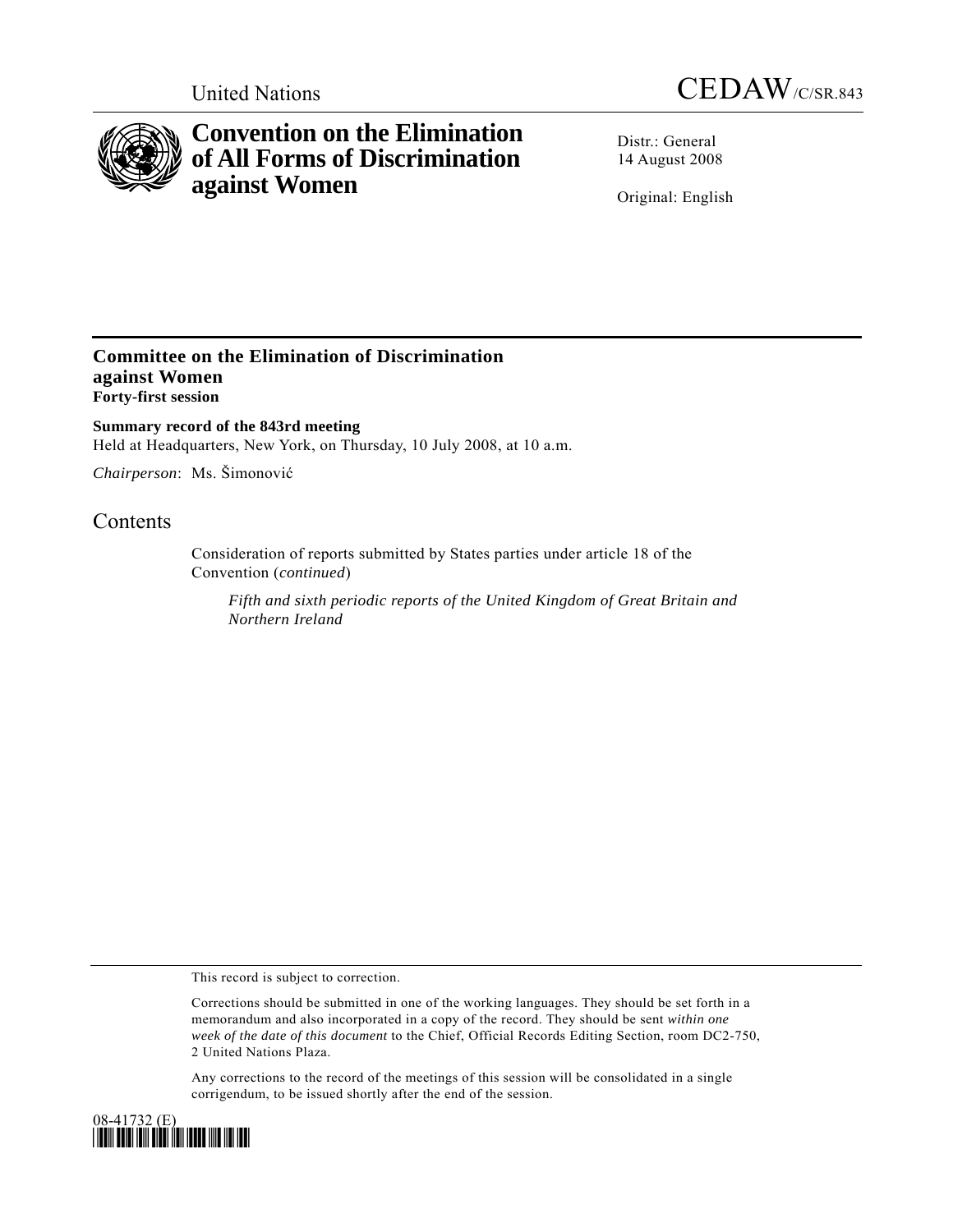*The meeting was called to order at 10.10 a.m.* 

#### **Consideration of reports submitted by States parties under article 18 of the Convention** (*continued*)

 *Fifth and sixth periodic reports of the United Kingdom of Great Britain and Northern Ireland*  (CEDAW/C/UK/5 and Add.1 and 2, CEDAW/C/UK/6 and Add.1 and 2, and CEDAW/C/UK/Q/6 and Add.1)

1. *At the invitation of the Chairperson, the delegation of the United Kingdom of Great Britain and Northern Ireland took places at the Committee table.*

2. **Ms. Follett** (United Kingdom), introducing her country's fifth and sixth periodic reports, said that her Government had adopted a gender mainstreaming approach that cut across all its branches and was shared by the devolved administrations, Crown Dependencies and Overseas Territories. Because of the wide range of departments concerned, some of their representatives would be participating in the meeting by videolink; that solution might recommend itself as a model for other States.

3. The overarching human rights principles enshrined in the Convention underpinned all the State party's equality legislation, which was common across England, Scotland and Wales, while allowing due flexibility to meet local needs and expectations. The Convention set a critical benchmark for all its signatories and had been a source of inspiration in the ongoing efforts to defend and promote women's rights, reflected in many achievements. It was no longer legal to discriminate against women in either job selection or pay, as it had been in the 1970s, and under new equality legislation just announced by the Government, positive action to strengthen further the position of women could be expected, bringing the State party yet closer to achieving true equality between women and men.

4. Within the country, interministerial committees concerned with key issues like family policy and violence against women ensured that women's perspectives were integrated into policy development and the delivery of public services, while at the international level, the United Kingdom's active involvement in multilateral institutions enabled it to contribute to intergovernmental mechanisms for the advancement of women and gender equality,

particularly within the framework of the United Nations.

5. The gender equality duty, introduced as part of the Equality Act in 2007, required all public bodies to draw up three-year gender equality schemes detailing specific goals as well as gender impact assessments of all new policy and legislation. In Northern Ireland, all government departments had prepared three-year gender-specific plans, which included measures to monitor a gender equality strategy, adopted by the devolved administration for 2006-2016. Parallel action was under way in Scotland and Wales.

6. The Government was committed to a number of Public Service Agreements, the first of which, adopted in 2002, was designed to bring about real improvements in the lives of women through increased departmental resources. Critical areas for action were: increasing women's economic participation; supporting civic and social inclusion; and reducing violence against women. More recently, an Equalities Public Service Agreement built on and extended the original gender targets, in particular by strengthening efforts to narrow the gender pay gap and to address the underrepresentation in public life of women and ethnic minorities. In addition, she and her fellow Minister for Women had recently identified three priority areas for urgent action and would shortly be reporting thereon to Parliament. They had focused on support for families, violence against women and the empowerment of black and minority ethnic women.

7. Despite steady progress, there was still a pay gap between women and men. Every effort was being made to close that gap since it was through economic empowerment that women could take their rightful place in society. The Government had also introduced legislation to enable political parties to take positive measures to improve the representation of women, since, while there were more women than ever before in the British Parliament, they still counted for under 20 per cent of Members.

8. Legislation could not address every issue, however. The Equal Pay Act, for example, did not tackle job segregation, differences in education and qualifications, discrimination and cultural barriers. Following recommendations by the Women and Work Commission set up by the Government in 2005, an action plan had been adopted which included the establishment of a fund to increase the availability of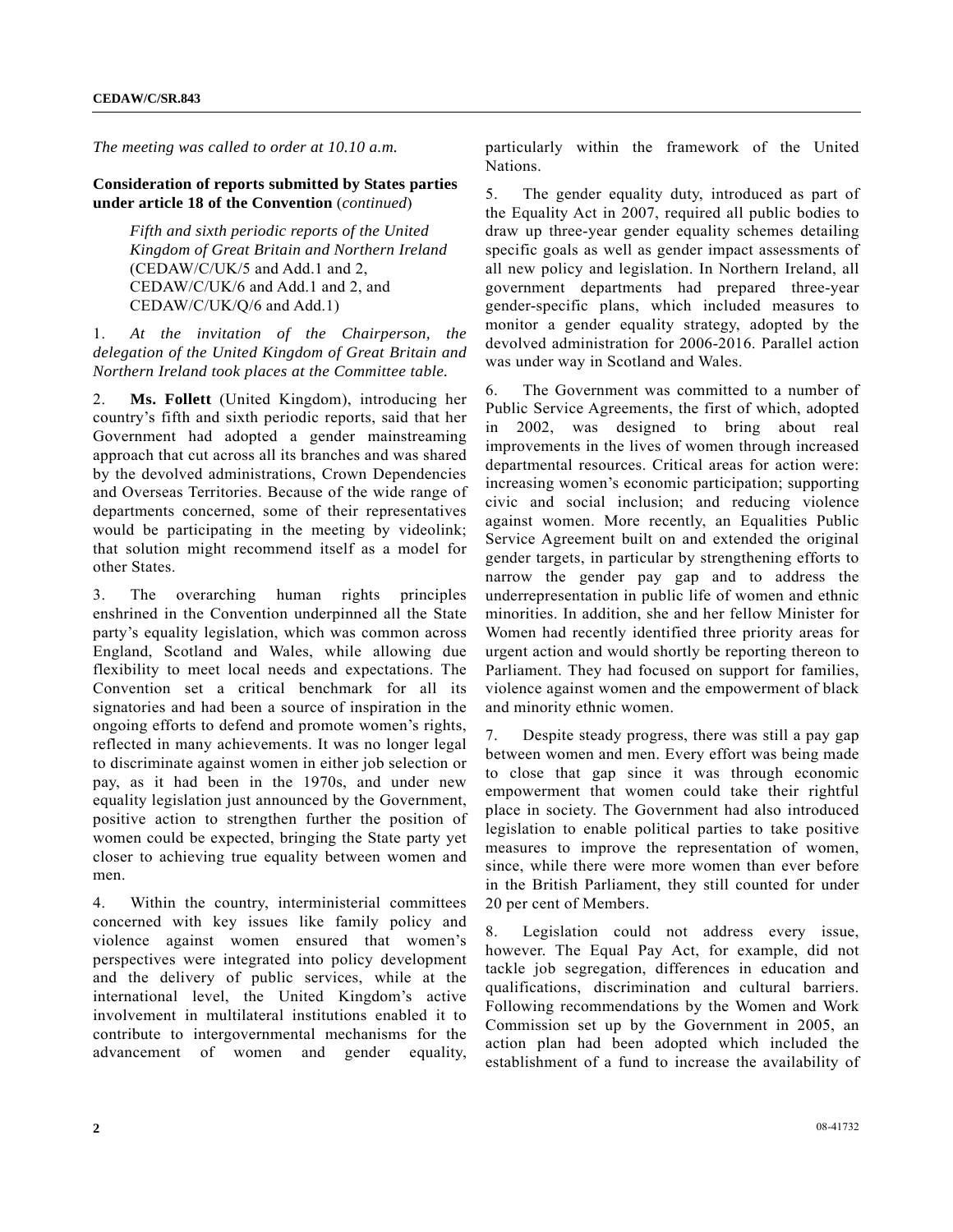quality part-time work and the setting of national standards to ensure that all young people received career information and guidance free from gender stereotyping.

9. Since 1999, over 6 million parents of young or disabled children had gained the right to request flexible working conditions, the level of maternity pay had been doubled, paternity and adoption leave and pay had been introduced, and the setting of a national minimum wage had reduced the gender pay gap and even removed it at the lower levels. However, much still needed to be done to tackle such issues as domestic homicide, rape and trafficking for sexual exploitation. The 2004 Domestic Violence, Crime and Victims Act provided for measures to that end, while the 2003 Sexual Offences Act had modernized the legal framework for dealing with such offences. In addition, a three-year forced marriage and honour-based crime action plan had been launched in 2008, raising awareness of an issue that remained all too often hidden.

10. The United Kingdom was a hub of global trade in the sexual exploitation of women, and it was therefore considered to be a priority to address that crime. The Government was committed to cooperating with all partners to ensure the implementation of the Council of Europe Convention against Human Trafficking, which the United Kingdom would be ratifying shortly. It was also currently working to deliver an action plan on human trafficking that sought to strike the right balance between protection and assistance, prevention and enforcement, particularly through greater crossborder cooperation.

11. A recent focus had been on the empowerment of women in the large black, Asian and ethnic minority communities through opportunities to work and participate in public life. The issue of their underrepresentation was being addressed under the new Equalities Public Service Agreement, and a task force had been set up to find ways of increasing the number of such women serving as local councillors.

12. Society continued to evolve; laws must be updated. A new Equality Bill had accordingly been announced, designed to strengthen protection against discrimination and advance equality, in accordance with the Convention. It would provide for a new equality duty for public bodies that would extend positive action so as to enable underrepresentation of disadvantaged groups to be taken into account in recruitment. In addition, permission to use women-only shortlists for the selection of parliamentary candidates, due to expire in 2015, would be extended to 2030. The new Equality Bill would also encourage greater transparency among private sector Government contractors and help women to negotiate more equal pay.

13. In concluding, she stressed the important support given to the Government by dedicated women's organizations and the valuable intermediary role played by the Women's National Commission. With their help and with the Committee's guidance, the Government would continue to make every effort to translate the principles of the Convention into reality, both in the United Kingdom and in other countries.

#### *Articles 1 to 3*

14. **Mr. Flinterman** reminded the State party of the concern expressed by the Committee in 1999 about the United Kingdom's reservations to the Convention. Some had been subsequently withdrawn, but not all, including a number that had been entered at the time of ratification, as interpretative declarations. He wondered whether the State party had given serious consideration to their withdrawal. The Committee welcomed its ratification of the Optional Protocol but regretted the absence of any related public awareness programme, stressing the Government's obligations in that regard. He asked what measures were planned by the Government to publicize the Convention and its Protocol, including in the Overseas Territories. The Committee would also like to know whether, in view of the exhaustion of domestic remedies rule, it was possible for plaintiffs to refer either directly or indirectly to the Convention in court proceedings.

15. **Ms. Dairiam** commended the State party for its many initiatives for the advancement of women but wished for further information about their results. The Committee would appreciate details of any genderimpact assessments undertaken and of any provisions in law that had been withdrawn or amended on gender grounds. It would likewise be interesting to know whether any evaluation had been made of the results of the Public Service Agreements referred to and whether a strategy was in place to provide officials with guidance and training in equality standards.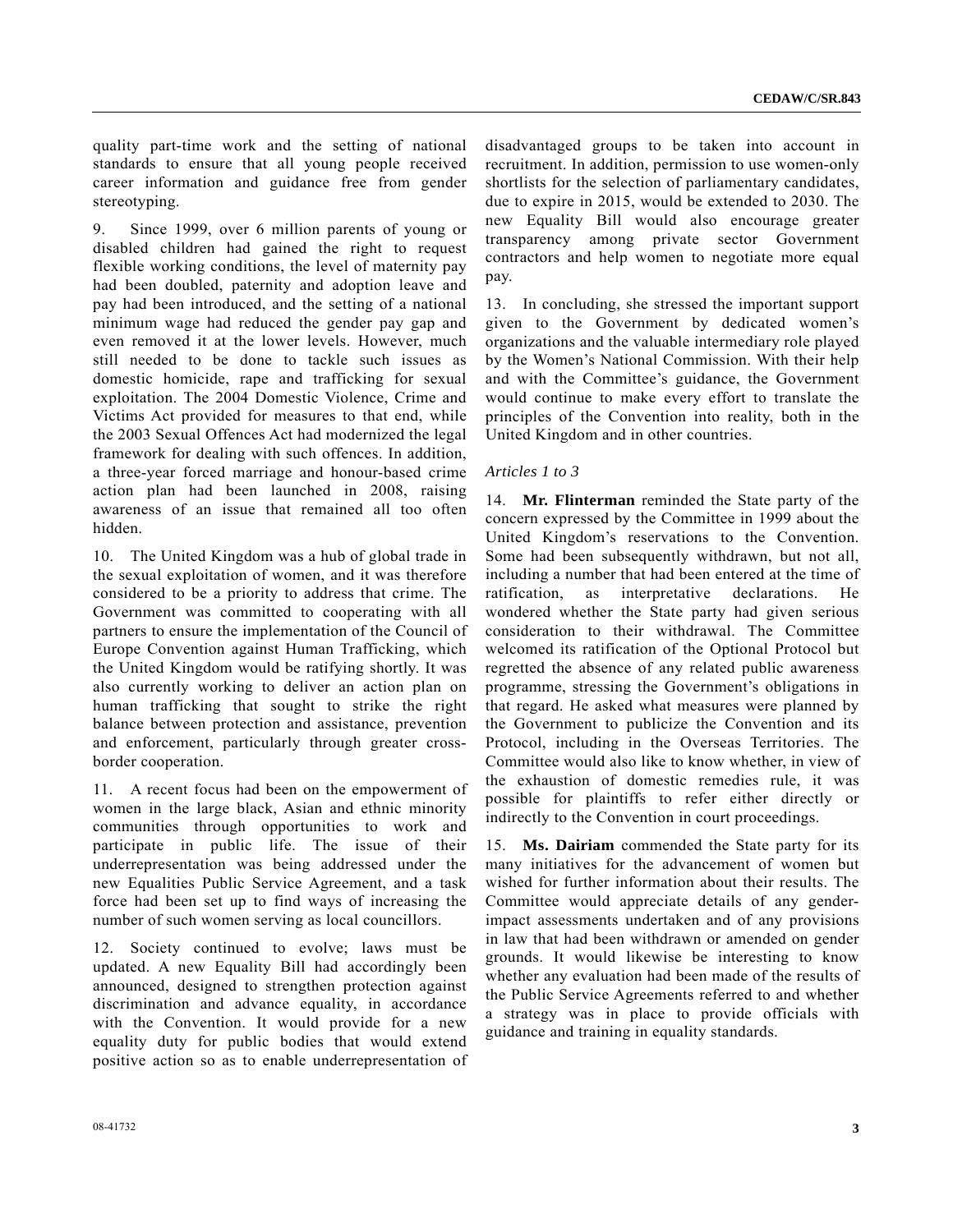16. **Ms. Schöpp-Schilling** recalled the apparently justified concern expressed by the Committee in 1999 that the devolution process might lead to inequalities. She recognized the need for diversification in accordance with local realities, while wondering whether there was a structural mechanism to ensure consistency in women's rights throughout the territory. She noted that, unlike the European Convention on Human Rights, the Convention had not been incorporated as a whole into national law. Considering that the new Equality Bill offered an opportunity for such incorporation, the Committee would like to know whether that was contemplated and whether the Bill would include temporary special measures, as the most appropriate way of accelerating the achievement of equality. Could the "positive action" mentioned by the delegation be so considered?

#### *Articles 1 and 2*

17. **Ms. Simms** said that, as the national machinery was responsible for providing its overseas territories with sufficient resources, she would like information on technical and financial support given to territories such as the Turks and Caicos Islands to ensure compliance with the Convention. The Committee would also welcome information on how women in territories were made aware of their rights under the Optional Protocol.

18. **Ms. Patten** said that it would be interesting to learn more about the situation of women in detention in Northern Ireland, in particular in respect of separate facilities for women and gender-specific strategies, and wondered about government priorities, time frame and resources. It was unclear how women's interests were represented in the Ministry of Justice, and there appeared to be a lack of gender sensitivity in respect of immigrant women seeking asylum. She would welcome information on government steps to implement gender guidelines, and would like to learn whether the Government would consider expanding asylum rights to all women who experienced genderbased violence rather than only to women who had entered the country on a spousal visa.

19. **The Chairperson**, speaking as a member of the Committee, said in follow up on the status of the Convention within the national legislative system, that additional awareness-raising, training and legislation were required to incorporate gender-specific Committee recommendations into the national system.

She would like to know how, if the recommendations were still relevant, the Government planned to proceed and what had been done since ratification of the Optional Protocol. More information was needed in respect of ratification of the Protocol on an experimental basis and the findings of the 2008 report on its implementation.

20. **Ms. Follett** (United Kingdom) pointed out that some of the Committee's questions involved the current system which was under review.

21. **Ms. Keeling** (United Kingdom) said that the Government knew that awareness-raising in respect of the Optional Protocol was insufficient and that there were plans to increase awareness-raising efforts both for the Protocol and the Convention. The delegation hoped to discuss the issue with relevant non-governmental organizations (NGOs) immediately following the meeting.

22. **Ms. Collins** (United Kingdom) said that the Government had a formal and systematic review process in respect of reservations. While there were a number of reservations remaining, at least one had been withdrawn, although it was not yet indicated. She would review the issue and report to the Committee with more detail; the Ministry of Justice could also offer more information.

23. **Ms. Sung** (United Kingdom) said that gender impact assessments had shown that there had been gains for women under section 75 of the Northern Ireland Act 1998. Designated public authorities were required to promote equality of opportunity and good relations as from 2000. The Equality Commission for Northern Ireland and the report of the policy commission for Northern Ireland illustrated that public authorities were required to have due regard to equality in general and to promote good relations among all people. All policies were assessed annually to ensure that they were in line with equality requirements and were revised if necessary. For example, on the basis of gender impact assessments, the Department of Agriculture and Rural Development had introduced amendments to its entrance scheme for young farmers encouraging applications from women; a Health and Social Services group had decided not to contract catering services externally based on an impact assessment finding that it would negatively affect current, predominantly women, employees; and the Belfast City Council had target initiatives to increase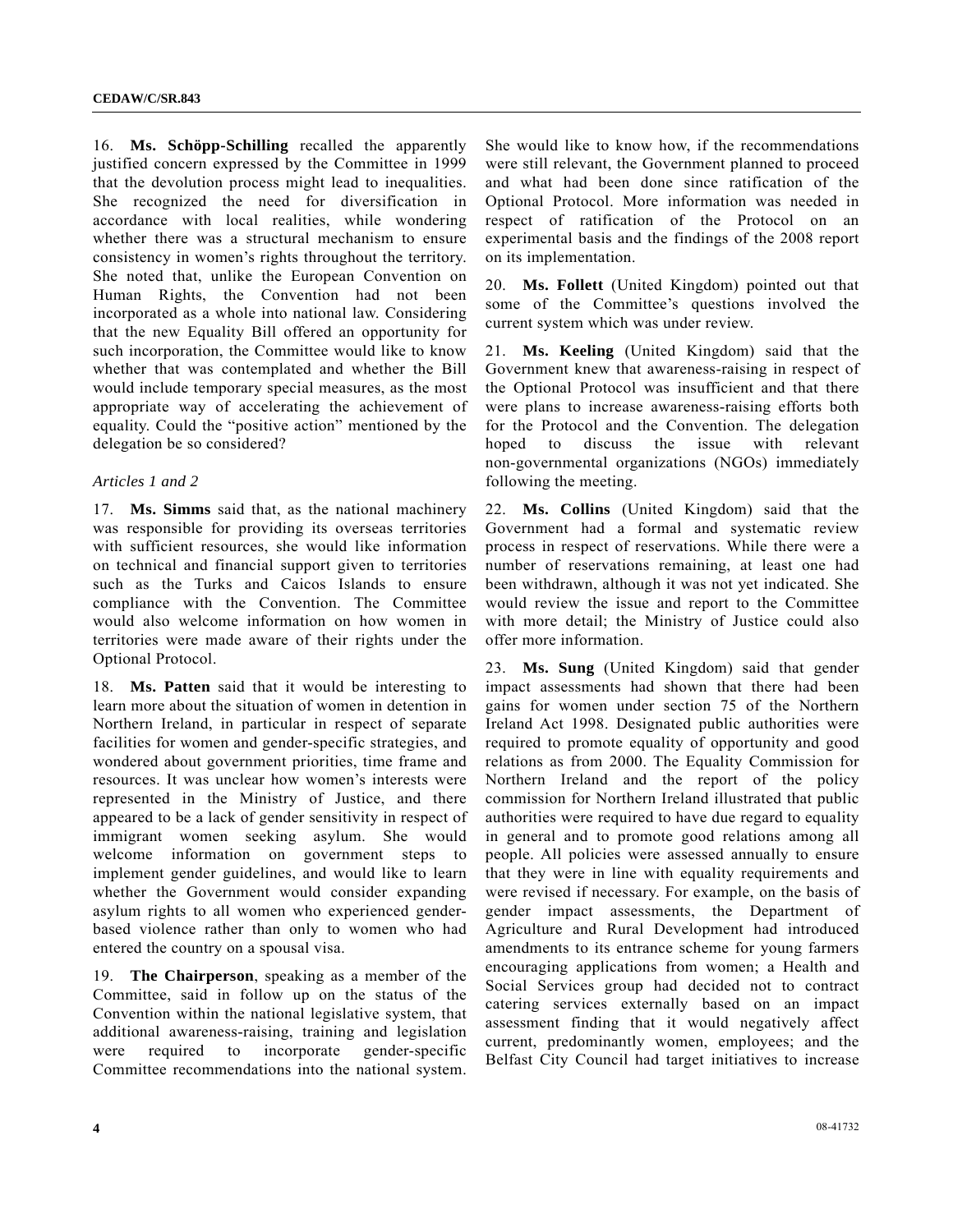applications of underrepresented groups in the work force, which resulted in more positions for women in non-traditional roles. Finally, according to a 2006-2007 report approved by the Equality Commission, detailed conclusions could not be drawn on the extent of impacts on the various types of discrimination, but no impact had been identified with respect to gender, dependence or marital status, the latter two impacting more women than men.

24. **Ms. Collins** (United Kingdom) said that the 2002-2005 gender equality Public Service Agreements had set groundbreaking targets for government department priorities combating discrimination against women. Its 12 targets were monitored quarterly, and progress was reported to the Government. The 2005- 2008 Public Service Agreements contained 19 targets for broader gender mainstreaming and future agreements would focus on issues including narrowing the pay gap and increasing the participation of women in political life.

25. **Ms. Strachan** (United Kingdom) said that the legislative framework for non-discrimination and the promotion of gender equality were consistent throughout England, Wales and Scotland. Devolution enhanced cohesion as, in response to particular needs in each region, it gave autonomy on issues where appropriate, which added to basic legislation provisions. In an effort to ensure consistency, the Commission for Equality and Human Rights, established after the Equal Opportunity Commission ceased to exist in 2007 and responsible for enforcing legislation and providing support, had published codes of practice. A number of initiatives ensured the incorporation of the Gender Equality Duty, including gender-ordered data provided to government and public bodies for use in the development of gender equality schemes. There was also a common equality impact assessment tool with specific requirements to meet the Gender Equality Duty, in addition to staff briefings and education on equality experience, requirements, impact assessment and application. The process included ongoing dialogue and training, as well as the development of checks and balances to monitor impacts.

26. **Ms. Shersby** (United Kingdom) said that the relation between the Convention and national legislation was addressed in the new equality bill. The bill also addressed intersectional discrimination and how to register such claims without undue complexity.

27. **Ms. Boyce** (United Kingdom) said that local programmes for gender equality in the Turks and Caicos Islands had been adopted, all funded by the local national Government. Since the passing of the 2006 Constitution, a great deal of work had been done in cooperation with other Overseas Territories and Crown Dependencies and the Caribbean, on a number of bills including the family court, domestic violence, protection of children, and custody of children bills. A 2008 human rights law established a commission to ensure funding for gender equality programmes as well.

28. **Ms. Millar** (United Kingdom) said that there was a small population of women prisoners, and a small team of experts had been established to develop new strategies on gender-specific policies, including permission for children to spend the night with their mothers. Six possible sites were being considered for the facilities, the design of which focused on an intimate, therapeutic environment. A definitive plan emphasizing a holistic, comprehensive strategy for a gender-specific approach to policies for women offenders, costing and timeline were to be completed by the end of 2008. The criminal justice unit in Northern Ireland was not represented by but did liaise with a Government-sponsored unit for gender-specific standards and training.

29. **Mr. Dunworth** (United Kingdom) said that there was no plan to amend the law on the indefinite right to remain in the country, but the clause on domestic violence against women on spousal visas had been added as a result of work with NGOs. Such work would be increased to review and improve policies and legislation to ensure fair treatment of immigrant women.

#### *Articles 3 and 4*

30. **Ms. Tavares da Silva** said that she was concerned about the visibility of the Commission for Equality and Human Rights and its priorities on gender issues. Gender-based discrimination was structural and not comparable to other forms of discrimination. The Commission's mandate and tasks did not reference gender, and the diversity targets did not recognize the dual character of discrimination against women, who were part of every group that experienced discrimination. Human rights education did not appear to address gender specifically, and training on genderspecific policies and the interpretation of the Gender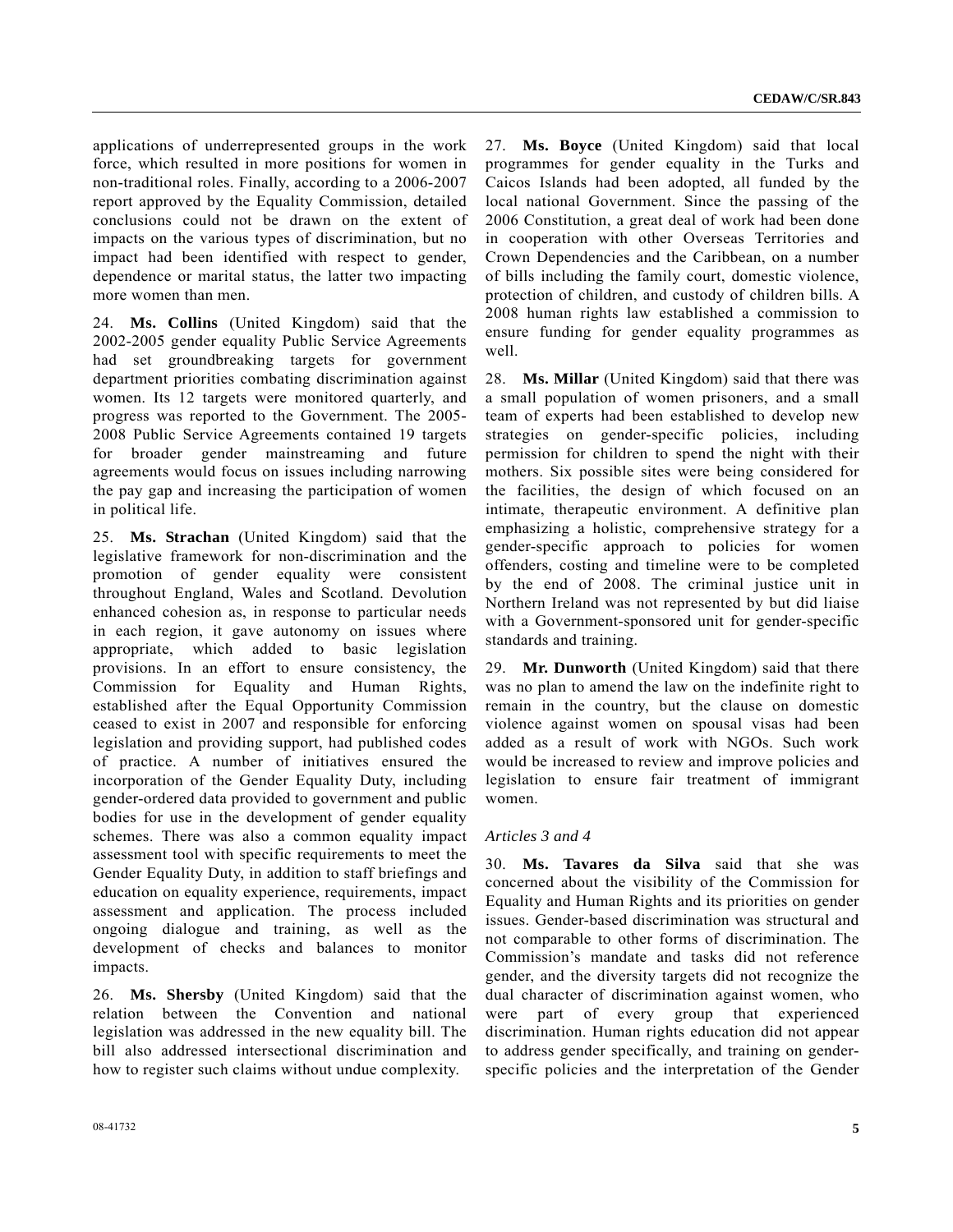Equality Duty aimed at formal equality. She would like clarification of how the gender equality duty related to true equality.

31. **Ms. Neubauer** said that she was concerned about the capacities, powers and role of the Women and Equality Unit, which was the central Government gender equality structure. It was unclear how the Unit ensured proper coordination of the gender equality plans, approaches and methods that all Government departments had to develop to ensure substantive gender equality. She asked whether the necessary human and financial resources were available so that the Unit could play a leadership role in promoting gender equality and ensuring implementation of the Convention. The delegation had said that, on its return home, it would set up structure to follow up on the Committees' concluding observations and recommendations, but again, she wished to know who would take the leadership in the implementation of the State's commitments.

32. **Ms. Shin** said that the Equality Act 2006 required public authorities to eliminate unlawful discrimination and harassment and to promote equality of opportunities for women and men. However, the Convention required not only equal opportunities, but real equality for women and men. Consequently, it would be useful to know whether the Equality Act and the gender equality duty were contributing to the realization of substantive gender equality in practice. According to the report, the gender equality duty obliged every public authority to draw up a three-year gender equality scheme. The Committee would welcome further information on how the obligation was implemented in specific sectors; for example, in education. The first reports had been submitted earlier in the year, and she wished to know whether all the public authorities had submitted a report and what the preliminary results had been.

33. **Ms. Schöpp-Schilling** said that the Committee's general recommendation No. 25 outlined the need to apply temporary special measures in all areas and asked whether the new Equality Act would cover such measures in both the public and private sectors. Details of measures already in place would be useful, such as whether they included goals and timetables, and also monitoring mechanisms.

34. The Committee was concerned that the new Commission for Equality and Human Rights did not have a specific mandate on gender equality. It considered that discrimination against women on the basis of sex and gender was of a different nature to gender equality; the difficulty was how to address inter-sexual discrimination without losing sight of specific discrimination against women. The United Kingdom, through the former Equal Opportunities Commission, had been a pioneer in that area, and she hoped that it would once again provide leadership, both conceptually and institutionally, for the new challenge of dealing with multiple grounds for discrimination without losing sight of discrimination against women.

35. Lastly, under article 3 of the Convention, States parties had to ensure that women's equality and women's human rights were not harmed by the State's international obligations and commitments, or by the policies of international bodies, particularly international trade organizations and monetary institutions. As a State that played a leading role in such bodies, the United Kingdom should indicate whether it had put in place any mechanisms in that regard.

36. **Ms. Follett** (United Kingdom) said that she understood the Committee's concern that, by drawing together the different strands under one body, gender issues could be weakened or rendered invisible. However, the Government considered that the changes made in the national machinery had strengthened gender equality. The Government had looked at multiple discrimination and considered that grouping everything together under the Commission for Equality and Human Rights would strengthen protection.

37. **Ms. Keeling** (United Kingdom) said that the United Kingdom, together with other countries, was moving towards a broader equalities approach, and the challenge was to determine how to retain the focus on gender equality. The national women's machinery was now the Government Equalities Office, which reported to the Ministers for Women and Equality; and had just celebrated its first anniversary. The Office was not a programme delivery unit, but rather a gender-equality policy branch and a catalyst, and its role was very similar to that of the former Women and Equality Unit. It took up particular issues to support the work of the two Ministers. Following extensive consultations within Government, they had chosen three areas for particular focus: supporting families, violence against and by women, and empowering black and minority ethnic women. The Office would take the leadership in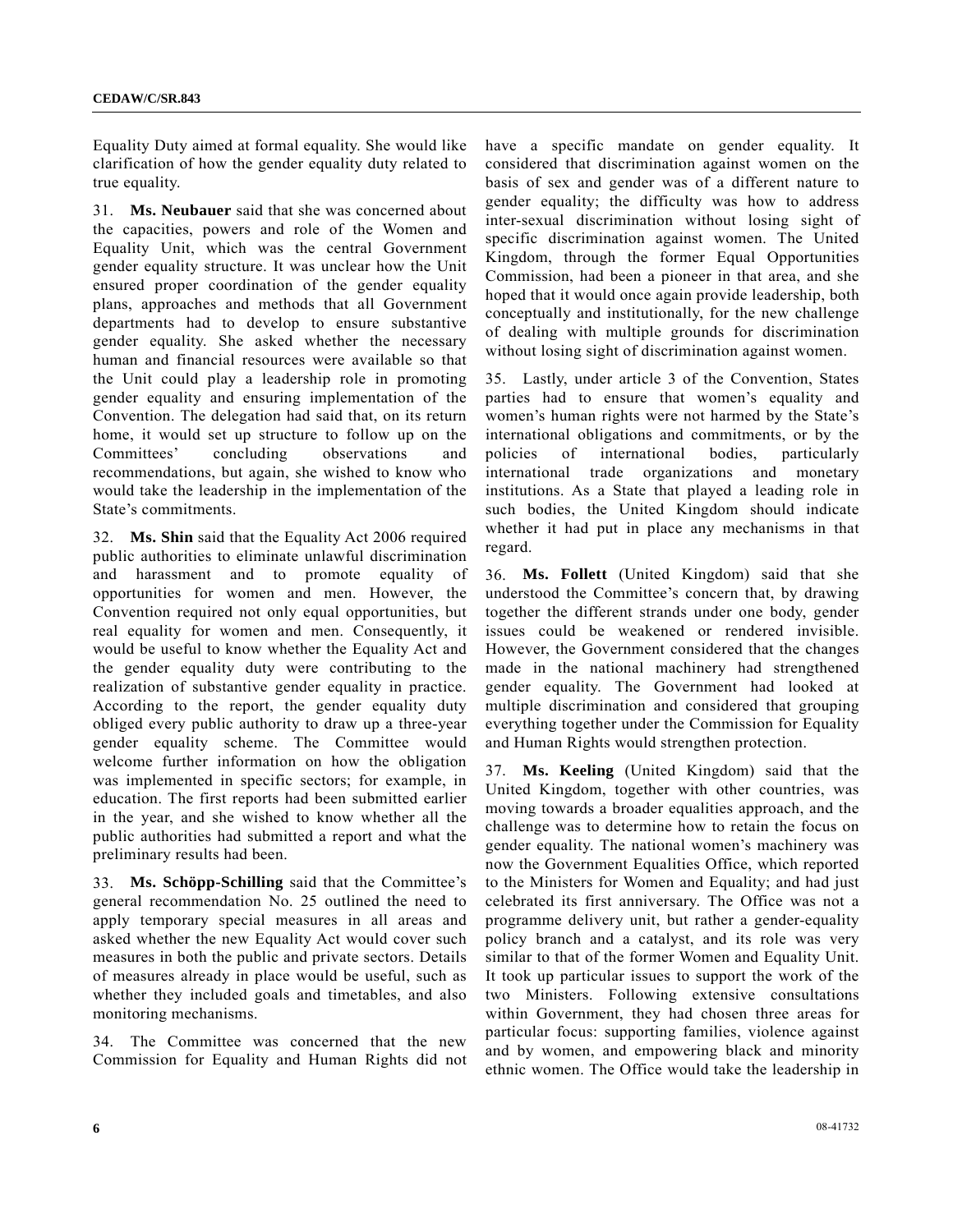planning actions in response to the Committee's concluding observations. Furthermore, Scotland, Wales and Northern Ireland mirrored the English structure within their own administrative bodies.

38. **Ms. Strachan** (United Kingdom), speaking on behalf of Scotland, said that, since devolution, all equality issues had been combined within the Scottish Government Equality Unit. In addition, the Scottish Parliament had an equal opportunities committee that considered all dimensions of equality. One team of the Equality Unit was specifically responsible for gender and mainstreaming issues, and another for the issue of violence against women. Scotland considered that it was very important to maintain the focus on gender, but considered it important to entrust the issue to the Unit, which covered the broader aspects of discrimination, and could examine interrelations between different types of discriminations, since women were often subject to multiple discrimination.

39. **Ms. Sung** (United Kingdom), speaking on behalf of Northern Ireland, said that the Government was undergoing a learning process with regard to the implementation of section 75 of the Northern Ireland Act 1998 regarding promotion of equality of opportunity. In 2006, the Equality Commission for Northern Ireland had evaluated the effectiveness of section 75 and concluded that it had substantially changed how policy was made and improved consultations leading to an inclusive policymaking process. However, the evaluation had underscored that the legislation had not yet had the intended impacts and outcomes and further work was required on that aspect. The Commission had also reported that equality schemes remained the best way of implementing an action-oriented approach to equality.

40. A gender equality strategy was embedded in the Government programme and the briefing that the representatives of Northern Ireland had provided to the Committee had been approved by all Ministers. Regular training programmes existed on equality and gender; however, the issue of gender-neutral language also needed to be addressed through training. All Government departments had equality coordinators who played an advisory role, and all departments had to prepare a three-year gender equality action plan, which would be subject to midterm review.

41. **Ms. Manson** (United Kingdom) said that the Welsh Assembly Government had a Minister for Equality and Human Rights and a central unit on those issues, the Equality and Human Rights Commission, which included a team responsible for gender issues. The Assembly also had an equal opportunities committee that examined gender issues. Regarding policy development and gender issues, the Government of Wales Act 2006 had a rather unique clause stipulating that there should be equality of opportunity specifically relating to gender, race and disability.

42. **Ms. Shersby** (United Kingdom) said that the Equality and Human Rights Commission had the obligation to enforce compliance with the gender equality duty and would be assessing the three-year schemes prepared by the public sector, including its own scheme. It would take action against those who did not comply. Members of the Commission had considerable expertise on gender issues. Among the first projects that it had developed was one on violence against women; thus, it was clearly already developing its work on gender.

43. The gender equality duty had been introduced in 2007 and required public authorities to eliminate unlawful discrimination and harassment and to promote equality of opportunity between men and women. The duty applied to all public authorities unless they were specifically exempted by legislation; such exemptions related to judicial independence, national security and the constitutional position of Parliament. In education, the gender equality duty extended to the level of schools, and the Equal Opportunities Commission had drafted specific guidelines for educational establishments. The Gender Equality Office would be assessing whether the early three-year schemes were making an impact on gender equality in the course of its work to develop the new equality bill. The first set of reports would be monitored by the Equality and Human Rights Commission.

#### *Articles 5 and 6*

44. **Ms. Gabr**, addressing the issue of stereotyping, said that it had been reported that a review had been made of the curricula, especially for adolescents aged from 16 to 18 years. Also, measures had been taken to incorporate the diversity of cultures and religions into society, but they were insufficient because women were still being stereotyped, especially in advertisements and in the media. It would be useful to learn what the Government's plans were in that regard.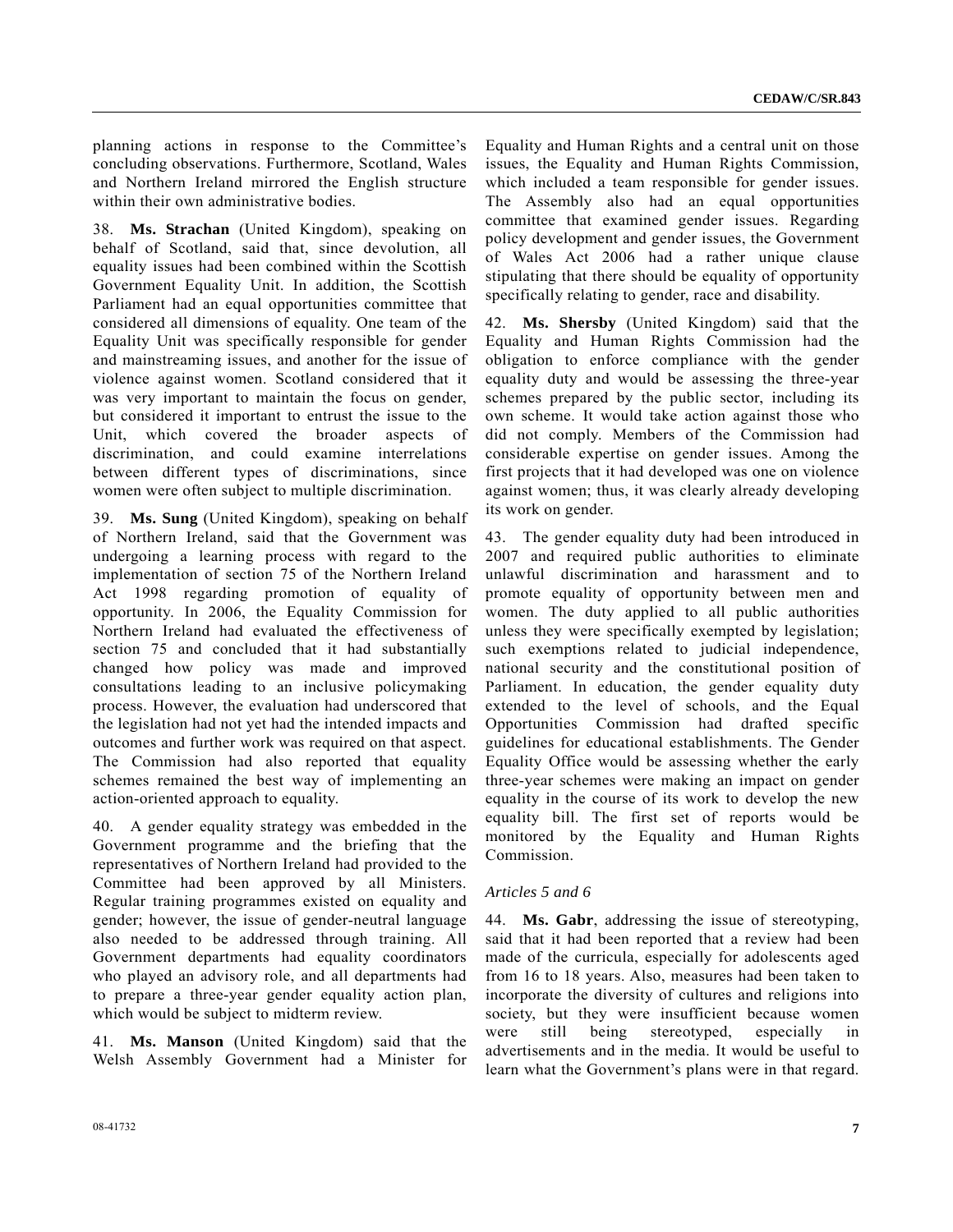Women in the United Kingdom had occupied high positions for many years, but that did not reflect total equality. Women were second-class citizens in many aspects, particularly as regards wages. It would be useful to know the Government's plans in that regard as well. Lastly, the Committee would like to know how women immigrants were dealt with, especially those from Muslim societies.

45. **Ms. Begum** said that, even though there was a committee to combat violence against women, violence persisted and had taken new forms. The Committee would like to know whether the Government had adopted a national strategy on the prevention and elimination of violence against women, with a definite timeline and budget allocation. It would also be useful to know whether support services and legal aid for victims of violence were available to immigrant women and ethnic minority women. According to the report, the Domestic Violence, Crime and Victims Act had been adopted in 2004. It would be useful to learn how many perpetrators had been prosecuted since then, whether reporting had increased and whether it had had a positive effect on reducing domestic violence.

46. **Ms. Pimental** asked why there was no unified and multifaceted national policy on violence against women, including legal education and support for victims, throughout the United Kingdom and Northern Ireland. The 2003 Female Genital Mutilation Act was commendable, but the Committee had heard that female genital mutilation was still practised and that women could rarely find the specialized care that they required, as few medical personnel had received the necessary training. There was a lack of information on the prevalence of the practice, and she wished to know to what extent the Government was aware of the problem, what measures it had taken to eradicate it, whether any research had been conducted and how the Government evaluated the role of NGOs in that area.

47. The Committee had received information that the media portrayed women in a highly stereotyped and sexualized manner that contributed to tolerance of male violence against women. Since all the media in the United Kingdom were self-regulated, she would like to know how the Government ensured that advertising did not stigmatize and stereotype women, how it monitored the way in which women were portrayed in the media, and whether there were any cases relating to the portrayal of women in the media before the courts. Lastly, she asked whether the delegation was aware

that there were different levels of understanding among public bodies about inequalities, which led to difficulties in the implementation of the gender equality duty, and underscored the importance of gender-neutral language.

48. **Ms. Hayashi** welcomed the introduction of the concept of capacity in relation to absence of consent in the Sexual Offences Act and asked whether that reform had contributed to combating the impunity of rapists. The statistics in Annex A of the responses to the list of issues and questions showed a decrease in the numbers of trials and convictions. Despite the efforts made by the Government to improve the investigation and prosecution of such offences, information provided by NGOs and other sources indicated that 80 per cent of rape complaints did not lead to a prosecution and that the rape conviction rate in the United Kingdom was the lowest in Europe.

49. Reports of rape had been increasing for three decades, while the number of convictions had remained virtually constant. The investigative, procedural and legal frameworks were still based on the stranger rape model and gender discriminatory beliefs about genderappropriate behaviour for women and men. She asked whether the guidance on investigation of sexual offences and training programmes developed by the Association of Chief Police Officers had led to any improvement in police practice in rape cases. Lastly, the Committee wondered why the low conviction rate had not been improved by the appointment of specialist rape prosecutors in December 2002 and whether the Government had a plan to ensure that rape victims had access to a female forensic examiner.

50. **Ms. Chutikul** said that the delegation should include information in the next report on violence suffered by girls and also requested information on the effectiveness of the law against corporal punishment, which was also a form of violence, and on whether it occurred in schools despite the prohibition. The Committee would like to know why the United Kingdom had not yet ratified the Council of Europe Convention on Action against Trafficking in Human Beings and when it intended to do so. The State party had already adopted legislation to criminalize trafficking, emphasizing prosecution of traffickers. She asked whether it included provisions for the protection and recovery of victims and, if not, whether that legislation would be reviewed. It would also be useful to hear of any special provisions for child protection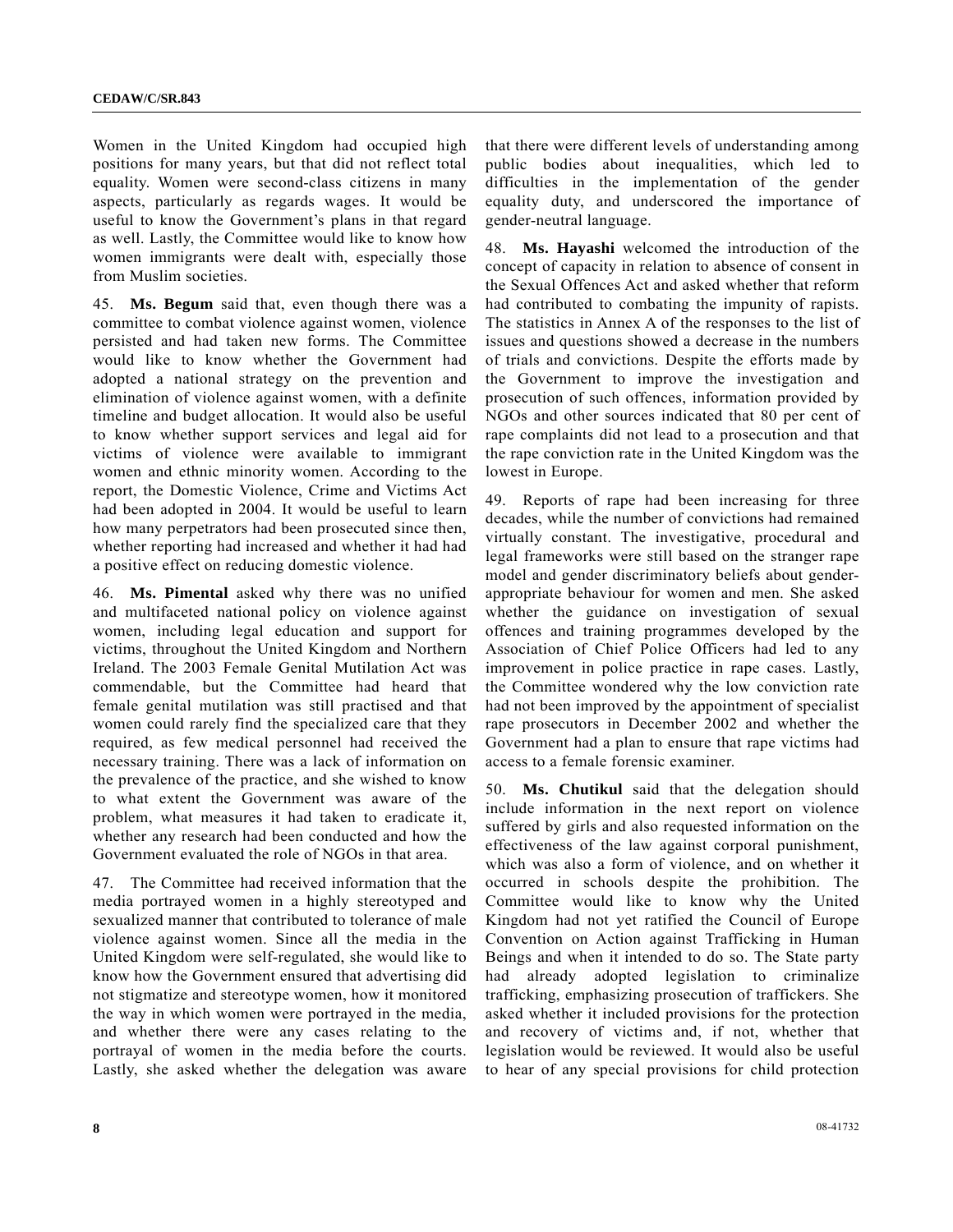and support and to know whether there were women police officers trained to work with child victims.

51. She also enquired whether there had been cases of trafficking for labour exploitation and wondered whether NGOs had been involved in drafting the 2007 action plan to tackle human trafficking and what time frame it covered. It would be useful to know who was responsible for implementing and monitoring the plan and what kind of indicators were used. There had recently been cases of immigrant women trafficked to the United Kingdom for the sex trade. The Committee wondered whether the authorities worked closely with the embassies of the countries of origin of the victims to ensure that repatriation did not lead to revictimization and also to facilitate the prosecution process as the perpetrators often included nationals of both countries.

52. **The Chairperson**, speaking as a member of the Committee, asked whether the Committee's concluding observations would be presented to the parliamentary Joint Committee on Human Rights to give them greater visibility and to involve Parliament in the special action plan on implementation. There was no integrated strategy to combat violence against women throughout the territory of the United Kingdom despite the importance of that issue. The United Kingdom had participated in the task force of the campaign to combat violence against women launched by the Council of Europe. She enquired whether the Government had plans to deal with the issues raised by NGOs and by Committee members concerning a comprehensive strategy on violence against women.

53. **Ms. Keeling** (United Kingdom) said that more emphasis would be given to violence against women in future reports.

54. **Mr. Dunworth** (United Kingdom) said that the Government believed that it had a comprehensive strategy to combat violence against women in all but name. There were key action plans on domestic violence, sexual violence, trafficking and prostitution which covered most of the relevant issues. It was important to start with the criminal justice system and with legislation that sent a clear message to society that certain behaviour would not be tolerated. The Government took such violence very seriously and was involved in discussion with many NGOs, especially with regard to the End Violence Against Women campaign. It was important for the Government to lead 55. There had been negotiations and strong lobbying by NGOs with regard to women who were in the United Kingdom on spousal visas and found themselves trapped with an abusive partner, with "no recourse to public funds" and unable to change their status for two years. As a result, a new rule had been introduced which allowed such women to claim indefinite leave to remain and receive some financial support. As the law had not been amended, the burden of proof still lay with the victim. Efforts were being made to find a solution and the Home Affairs Committee had announced a new scheme that would begin in the current year and would resolve some of the pending issues. With regard to funding for NGOs for women's services and services for black and minority ethnic women, there was some lack of clarity in view of the need to set a central policy and direction while allowing local priorities to be decided at the local level. Some issues raised by the NGO sector had slipped through the cracks.

56. The current rape conviction rate of 6 per cent of reported rapes was indefensible, and efforts were under way to improve the situation. There was a public service agreement covering measures to tackle serious violence within communities, including domestic and sexual violence, over the next three years. He believed that the agreement would prove to be a turning point in dealing with such offences. Efforts were being made in close cooperation with the police force and with NGOs to improve prosecution rates, as currently, only 30 per cent of rape complaints reached the courts. A coordinated community response had been set up to ensure that the women involved received protection and support at the time they most needed it. The development of sex assault referral centres would be an important element over the next three years and should result in a better prosecution rate. Once women reached the courts, the conviction rate was over 30 per cent, which was the highest achieved in the past 10 years.

57. The Female Genital Mutilation Act had been passed in 2003. Efforts were being made to raise the awareness of health professionals, particularly in the antenatal area as that was where the problem often first became apparent. There had been few prosecutions as it was very difficult to prosecute people for their